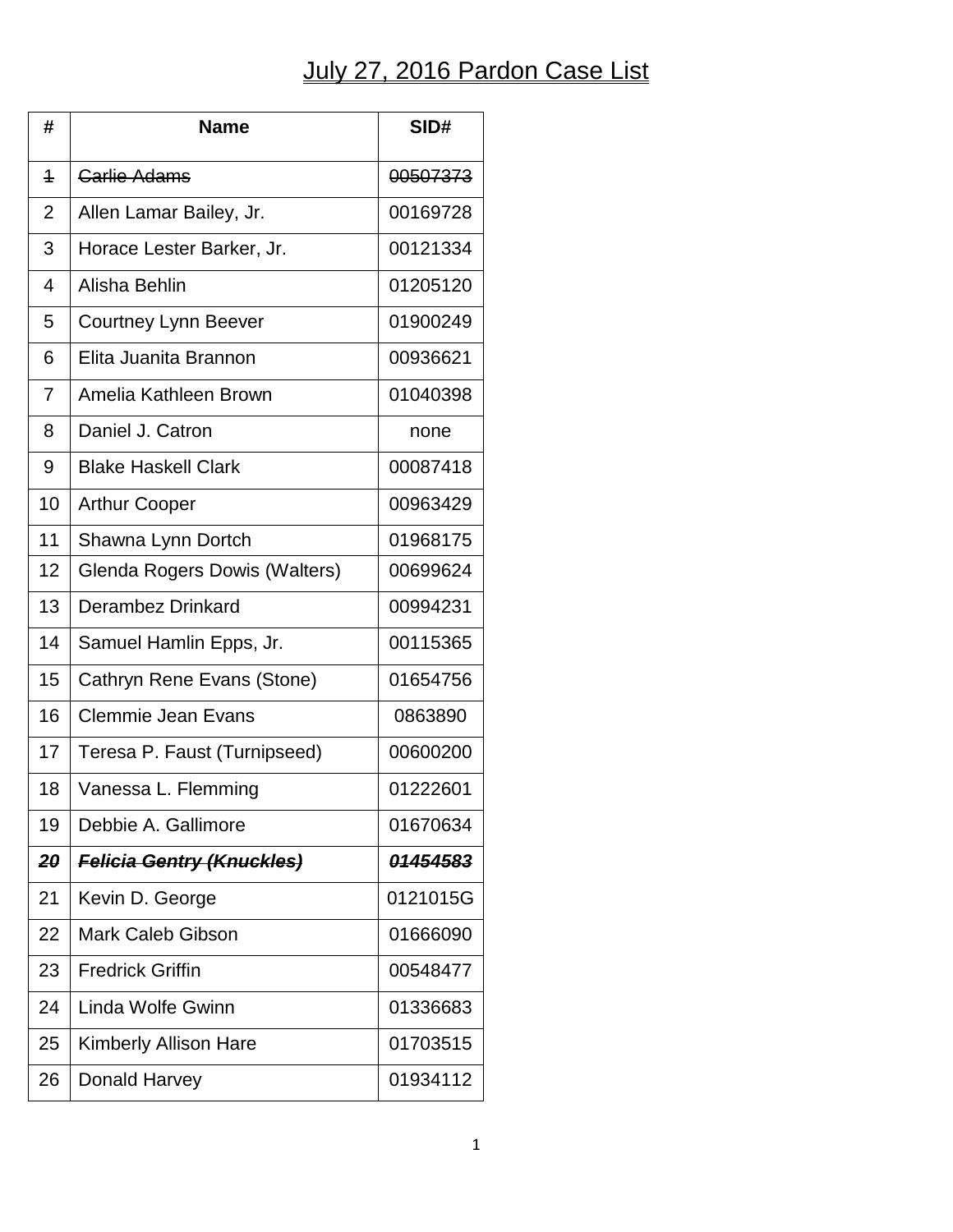## July 27, 2016 Pardon Case List

| 27 | <b>Kevin Donell Hawkins</b>      | 00491421 |
|----|----------------------------------|----------|
| 28 | Mark Alan Hodges                 | 00095671 |
| 29 | Thomas T. Holbert                | 01558103 |
| 30 | Chatachquwa Monique Isaac        | 0102295  |
| 31 | Lavonia Jackson                  | 01372410 |
| 32 | <b>Margaret Miller Johnson</b>   | 00317180 |
| 33 | Joanna Michelle Jones (Fellers)  | 01824485 |
| 34 | Kelly Ellen Joubert              | 01609292 |
| 35 | Mickey Joyner                    | 00293563 |
| 36 | <b>Brandon Carlisle Kelly</b>    | 01656324 |
| 37 | Joe Wayne Kelly, Jr.             | 00968530 |
| 38 | Sharon Ann Legg                  | 01329688 |
| 39 | Anthony Jamel Leonard            | 01812671 |
| 40 | <b>Brandy Lynnell Lewis</b>      | 01762599 |
| 41 | Aaron Marquell Linnen            | 01865873 |
| 42 | Jason Lawrence Lyda              | 00961992 |
| 43 | <b>Terrance Demetri Mansell</b>  | 00948878 |
| 44 | <b>Craig Marston</b>             | 01342835 |
| 45 | <b>Derrick Lamont McCray</b>     | 00953477 |
| 46 | <b>Timothy Leon Miller</b>       | 01405313 |
| 47 | Ernest J. Pickens                | none     |
| 48 | <b>Wismequres Predelus</b>       | 01555503 |
| 49 | Lenard T. Robison                | 01831148 |
| 50 | <b>Telfarrieo Onthawn Sadler</b> | 01008145 |
| 51 | Darlene Sanderson (Smith)        | 00528920 |
| 52 | <b>Curley Shuler</b>             | 01123638 |
| 53 | <b>Robert Keith Simmons</b>      | 00224667 |